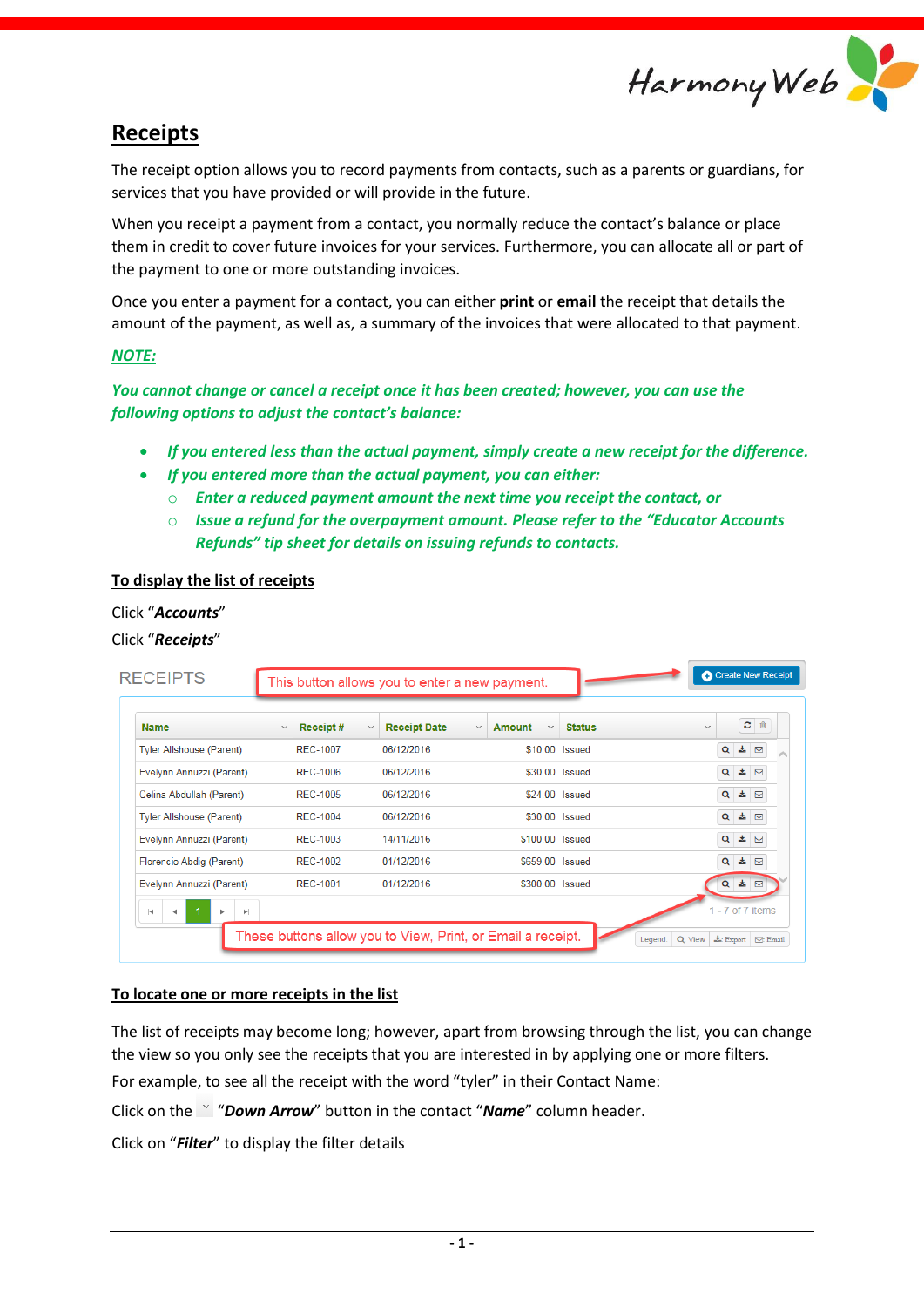

| <b>Name</b>                                                | Receipt#<br>$\checkmark$ | <b>Receipt Date</b><br><b>Amount</b><br>$\checkmark$ |
|------------------------------------------------------------|--------------------------|------------------------------------------------------|
| <b>Tyler Allshouse (Parent)</b>                            | <b>Li</b> Sort Ascending | \$10<br>/12/2016                                     |
| Evelynn Annuzzi (Parent)                                   |                          | \$30<br>/12/2016                                     |
|                                                            | F.<br>Sort Descending    | \$24<br>/12/2016                                     |
| Clicking this button<br>displays the menu                  |                          | \$30<br>/12/2016                                     |
| for the Contact                                            | Columns<br>Ш<br>٠        | /11/2016<br>\$100                                    |
| Name column                                                | <b>Filter</b><br>☞       | Show items with value that:                          |
| Evelynn Annuzzi (Parent)                                   |                          | Contains                                             |
|                                                            |                          | tyler<br>×                                           |
| Enter the text and select<br>the " <i>Filter</i> " button. |                          | Filter<br>Clear<br>hm.                               |

Select "*Contains*" from the list of filter options.

Enter the text "tyler" (it doesn't matter if you enter the text in upper, lower, or mixed case).

Click on the "*Filter*" button to display the records that match the filter.

| <b>RECEIPTS</b>                                                                                                                |                                 |                                     |                                                                        | Create New Receipt                                                              |
|--------------------------------------------------------------------------------------------------------------------------------|---------------------------------|-------------------------------------|------------------------------------------------------------------------|---------------------------------------------------------------------------------|
| <b>Name</b>                                                                                                                    | <b>Receipt#</b><br>$\checkmark$ | <b>Receipt Date</b><br>$\checkmark$ | Amount<br>$\checkmark$<br>$\checkmark$                                 | <b>Status</b><br>$\checkmark$                                                   |
| <b>Tyler Allshouse (Parent)</b>                                                                                                | <b>REC-1007</b>                 | 06/12/2016                          | \$10.00 Issued                                                         | 罓                                                                               |
| <b>Tyler Allshouse (Parent)</b>                                                                                                | <b>REC-1004</b>                 | 06/12/2016                          | \$30.00 Issued                                                         | $\alpha$<br>吉                                                                   |
| $\left\vert \mathbf{r}\right\vert$<br><b>kd</b><br>The white background indicates a<br>filter has been applied to this column. |                                 |                                     | When a filter is applied, the Trash<br>Can button is displayed in red. | $1 - 2$ of 2 items<br>Legend:<br>Q: View<br>$\pm$ : Export<br>$\boxtimes$ Email |

## **To remove all the filters**

Click the "*Clear all Filters*" button.

All the filters will be removed, all the receipts will be displayed, and the "*Clear all Filters*" button will be disabled and displayed in light grey.

## **To refresh the list of receipts**

If you set filters for multiple columns, you will need to select the  $\left| \mathcal{S} \right|$  "**Search**" button to apply all the filters to the list of receipts.

| <b>Name</b>                     | $\checkmark$ | <b>Receipt#</b> | $\checkmark$ | <b>Receipt Date</b> | <b>Amount</b><br>$\checkmark$ | <b>Status</b><br>$\checkmark$ | 會<br>c<br>$\checkmark$ |
|---------------------------------|--------------|-----------------|--------------|---------------------|-------------------------------|-------------------------------|------------------------|
| <b>Tyler Allshouse (Parent)</b> |              | <b>REC-1007</b> |              | 06/12/2016          |                               | \$10.00 Issued                | 罓<br>Q                 |
| <b>Tyler Allshouse (Parent)</b> |              | <b>REC-1004</b> |              | 06/12/2016          |                               | \$30.00 Issued                | ▲⊠<br>$\alpha$         |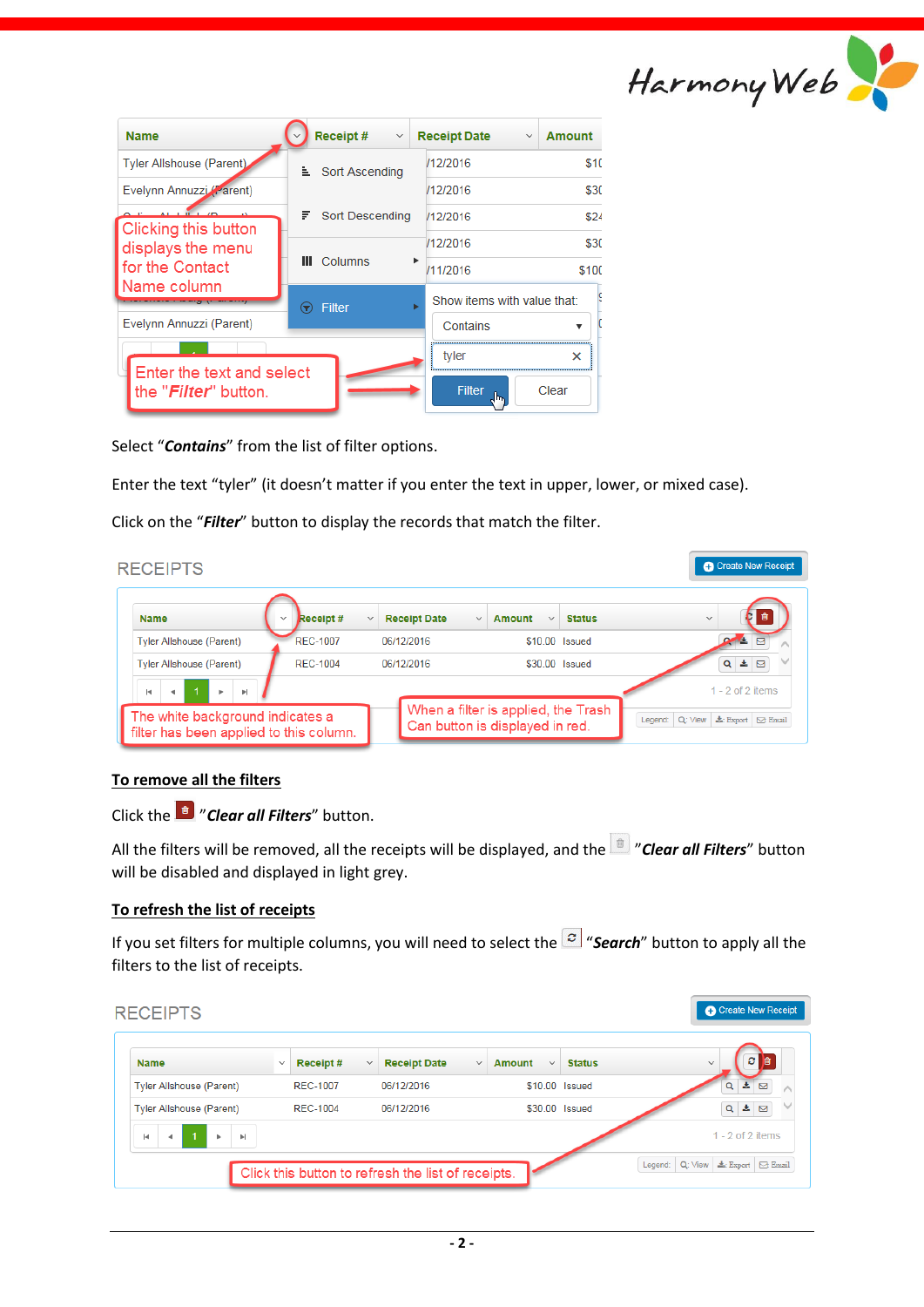

疆

#### *NOTE:*

*The filters are remembered, which means if you close the window, the next time you open the Receipts window the filters will still be applied to the list of receipts. To clear the filters, you will* 

*need to click the "Clear all Filters" button.*

#### **To create a new Receipt**

Creating a receipt involves 2 steps:

**Step 1**. Identifying the contact, such as a parent or guardian, and entering the payment amount.

**Step 2.** Entering the receipt date, the payment method, a comment, and identifying the invoices that the payment covers.

Click the *"Create New Receipt" button.*

The following window will be displayed:

# **CREATE RECEIPT**

|         | <b>Select Contact to Receipt</b> |  |
|---------|----------------------------------|--|
| Contact | <b>Receipt Amount</b>            |  |
|         | $\blacksquare$<br>\$             |  |
|         | Select                           |  |
|         |                                  |  |

Before you can enter the remaining payment details in Step 2, you must select the "*Contact*", such as a parent or guardian, and enter the "*Receipt Amount*". Once these two items have been entered, the "*Select*" button will be enabled allowing you to proceed to Step 2.

If you have a Standard subscription, the "*Contact*" list will only include parent and guardian names; however, if you have subscribed to the Cash Book subscription, other debtor names may also be included in the list.

The "*Receipt Amount*" you enter must be greater than \$0.00.

Once you have entered the details, click the **"***Select***"** button to proceed to Step 2.

## *NOTE:*

*Once you click the "Select" button and move to Step 2, the "Contact" and "Receipt Amount" cannot be changed.*

If I select Rae Altes as the contact and enter \$300.00 as the receipt amount, the following sample window will be displayed for Step 2: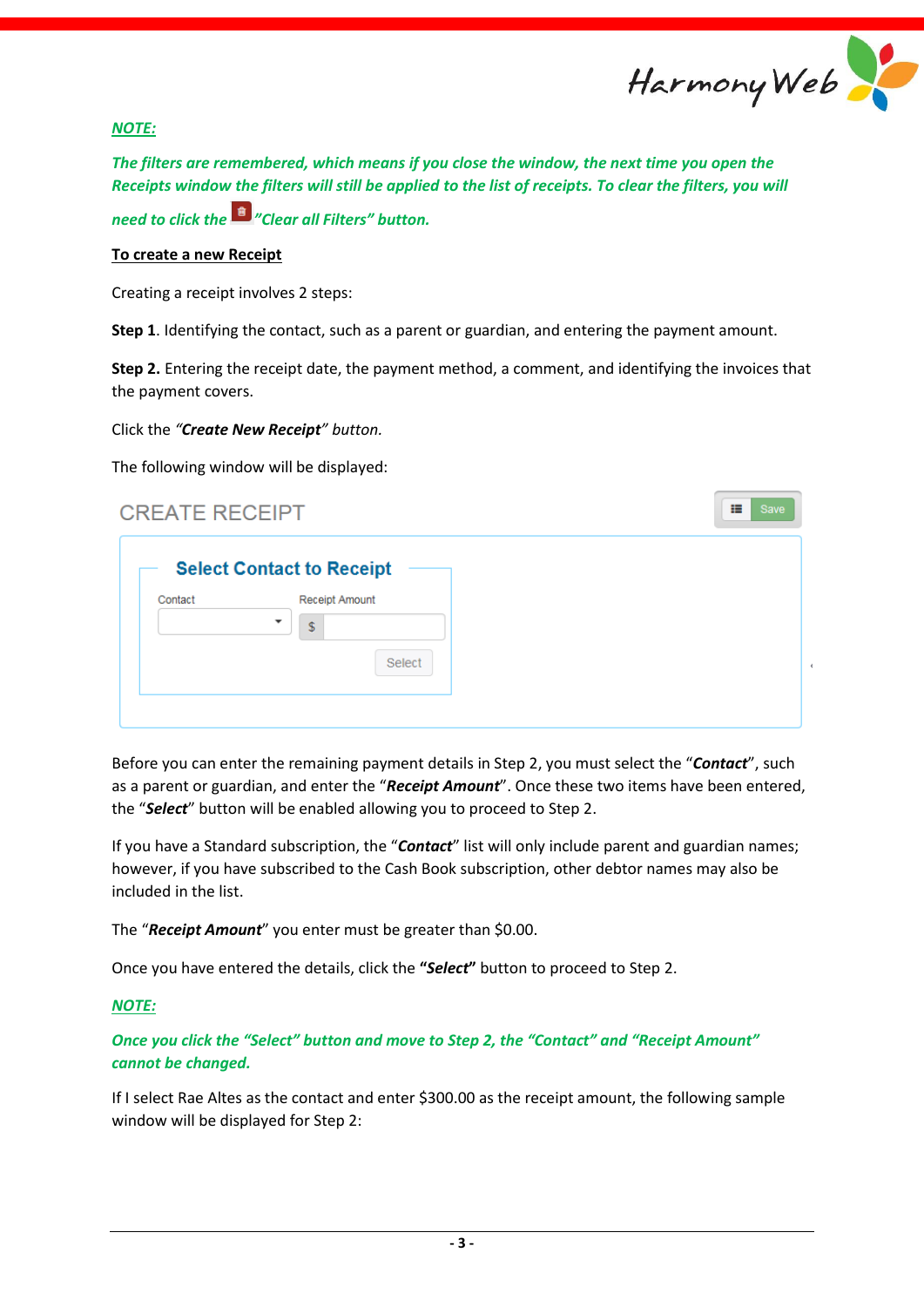| Harmony Web |  |
|-------------|--|
|             |  |

| <b>Contact Info</b>           |                       |                     | <b>Receipt Info</b>  |                                                                                                                          |                       |
|-------------------------------|-----------------------|---------------------|----------------------|--------------------------------------------------------------------------------------------------------------------------|-----------------------|
| <b>First Name</b>             | Surname               |                     | <b>Receipt Date</b>  | <b>Receipt Amount</b>                                                                                                    | <b>Receipt Method</b> |
| Rae                           | <b>Altes</b>          |                     | 07/12/2016           | $\sqrt{\frac{2}{5}}$<br>300                                                                                              | $\checkmark$          |
| Number/Street                 |                       | Suburb              | <b>Comments</b>      |                                                                                                                          |                       |
| 15 November Close             |                       | <b>SUMMERLAND</b>   |                      |                                                                                                                          |                       |
| <b>State</b><br>QLD           | Postcode<br>4018      |                     |                      | Note: If the receipt amount is greater than the amount owing, the left over<br>amount will credit the contact's account. |                       |
| <b>Apply Receipt To Item?</b> | <b>Invoice Number</b> | <b>Invoice Date</b> | <b>Invoice Total</b> | <b>Outstanding Balance</b>                                                                                               | <b>Receipt Amount</b> |
| $\checkmark$                  | <b>INV-1015</b>       | 06/12/2016          | 236.33               | 236.33                                                                                                                   | 236.33                |
| $\checkmark$                  | <b>INV-1016</b>       | 06/12/2016          | 236.33               | 236.33                                                                                                                   | 63.67                 |

The "*Contact Info*" section contains the details for the selected "*Contact*" you selected in Step 1 and cannot be changed.

The "*Receipt Info*" sections allows you to enter the "*Receipt Date***"**, a "*Receipt Method*" (Payment Method), and an optional "*Comment*"; however, you cannot change the "*Receipt Amount*" that you entered in Step 1.

The "*Receipt Date*" is initially set to today's date, but you can enter a different date if necessary. Although you can type in a "*Receipt Date*", it is easier to select a date from the calendar that is displayed when you click on the date.

A "*Receipt Method*" must be selected and allows you to identify how the payment was made, such as Cash, Cheque, EFT, EFTPos, etc.

The "*Comment*" is optional; however, you may find it useful to record other information about the payment that has not already been specified.

All invoices with an "*Outstanding Balance*" for the contact will be listed. When the window is first displayed, the "*Receipt Amount*" is automatically allocated to the oldest invoices based on the "Invoice Number". In the window above:

- The maximum of \$263.33 was automatically allocated to INV-1015, leaving \$63.67 available for other invoices.
- \$63.67 was automatically allocated to INV-1016, leaving \$0.00 available for other invoices.
- In this case, the full "**Receipt Amount**" of \$300.00 has been allocated to the invoices.

You can change the allocation to the invoices if all or part of the "*Receipt Amount*" was for a specific invoice or you would prefer a different allocation. However, if invoices with an "*Outstanding Balance*" exist for the "*Contact*", the total "*Receipt Amount*" must be allocated to those invoices. For example,

- If the total "*Receipt Amount*" was \$300.00 and the total "*Outstanding Balance*" for all the invoices was \$300.00 or more, the full \$300.00 must be allocated to the invoices.
- If the total "*Receipt Amount*" was \$300.00 and the total "*Outstanding Balance*" for all the invoices was \$250.00, which is less than total "*Receipt Amount*", then \$250.00 must be allocated to the invoices and the remaining \$50.00 will credit the contact's account.
- If the total "*Receipt Amount*" was \$300.00 and there were no invoices with an "*Outstanding Balance*", then the \$300.00 would credit the contact's account.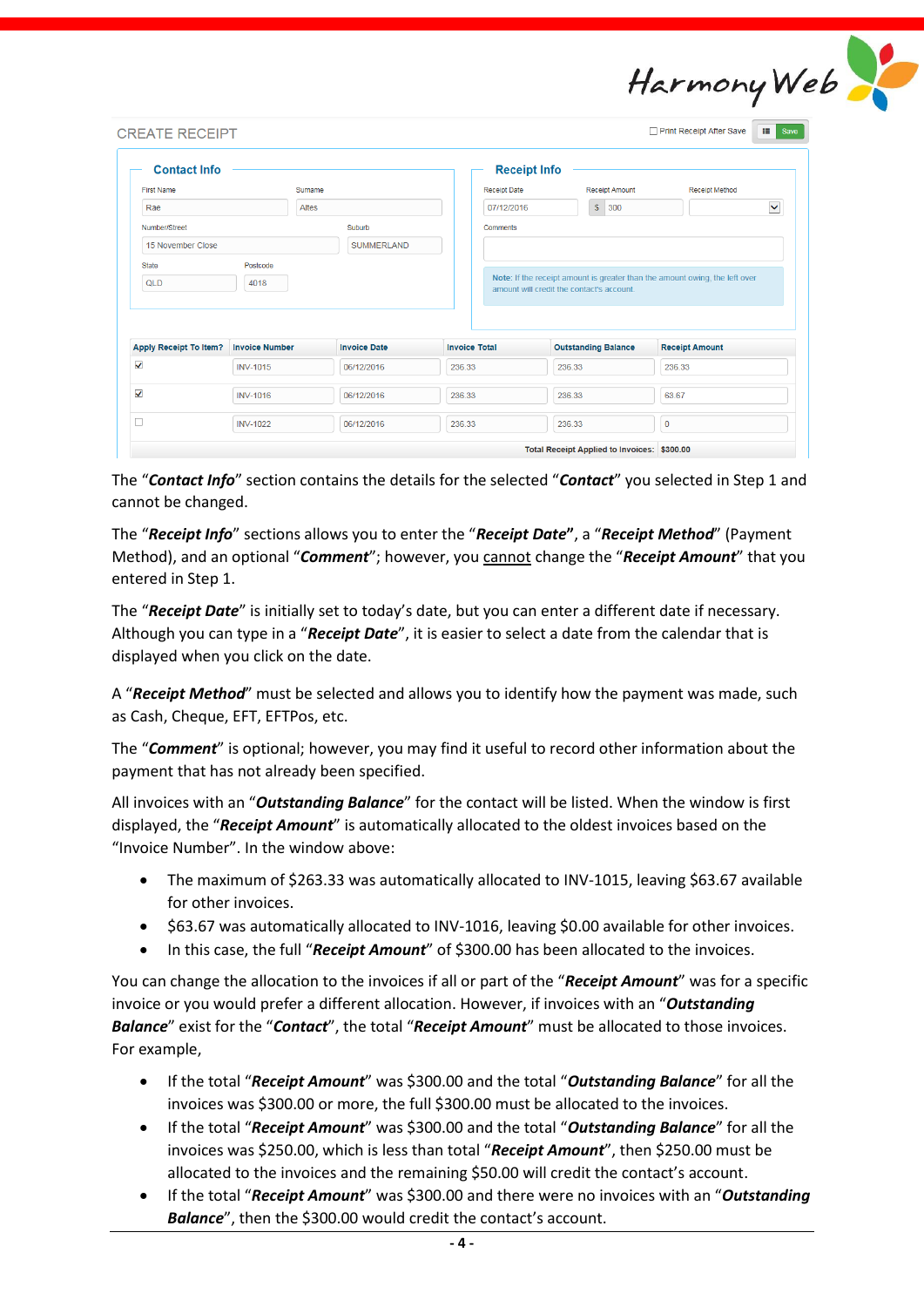

#### **To change the invoice allocation**

Check or (tick) the "*Apply Receipt To Item*" check box for the invoice and enter the appropriate amount in the "*Receipt Amount*" field for that invoice.

- You can only enter an amount for an invoice if the "*Apply Receipt To Item*" check box for that invoice has been checked (or ticked).
- The amount you enter must be greater than \$0.00, but less than or equal to the "*Outstanding Balance*" for the invoice.
- The "*Total Receipt Applied to Invoices*" amount located at the bottom of the window must be less than or equal to the "*Receipt Amount*" displayed at the top of the window.

If you uncheck (or untick) the "*Apply Receipt To Item*" check box for an invoice, the "*Receipt Amount*" for that invoice will automatically be set to \$0.00.

#### **To save the receipt**

If you want to print the receipt after it has been saved, check (or tick) the "*Print Receipt After Save*" check box located at the top right corner of the window before clicking the "*Save*" button, which is also located at the top right corner of the window.

#### *NOTE:*

*Once you click the "Save" button, the receipt cannot be changed or deleted.*

*If you decide you want to discard the receipt before clicking the "Save" button, click the "See All" button, located adjacent to the "Save" button at the top right corner of the window, to return to the list of receipts without saving the receipt.*

## *Refer to the Note on the first page of this tip sheet for options to alter a contact's balance if you "Save" the receipt with the incorrect amount.*

#### **To view the details of a receipt**

From the list of receipts, click the **"***View***"** button for the required receipt and a window will be displayed containing the receipt details. For example,

| <b>Contact Info</b>                                                                                             |                                    | Receipt Infor              |                                                                                                 |                                                 |
|-----------------------------------------------------------------------------------------------------------------|------------------------------------|----------------------------|-------------------------------------------------------------------------------------------------|-------------------------------------------------|
| Click this button to return to the list of receipt.                                                             | <b>Receipt</b><br>Date:<br>Status: | 7/12/2016<br><b>Issued</b> | <b>Receipt Amount</b><br><b>Payment Method</b><br><b>Balance Before</b><br><b>Balance After</b> | \$300.00<br>Cheque<br>(\$708.99)<br>( \$408.99) |
|                                                                                                                 |                                    |                            |                                                                                                 |                                                 |
|                                                                                                                 | Comments:                          |                            |                                                                                                 |                                                 |
|                                                                                                                 |                                    |                            | <b>Invoice Number</b>                                                                           |                                                 |
| Timesheet for week ending $21/08/2016$ for child Treasa Altes with enrolment $id(s)$ : 2-DT5FJ                  |                                    |                            | <b>INV-1015</b>                                                                                 | <b>Amount Applied</b><br>\$236.33               |
| <b>Description</b><br>Timesheet for week ending 28/08/2016 for child Treasa Altes with enrolment id(s): 2-DT5FJ |                                    |                            | <b>INV-1016</b>                                                                                 | \$63.67                                         |

Click the  $\blacksquare$  "See All" button to return to the list of the receipts.